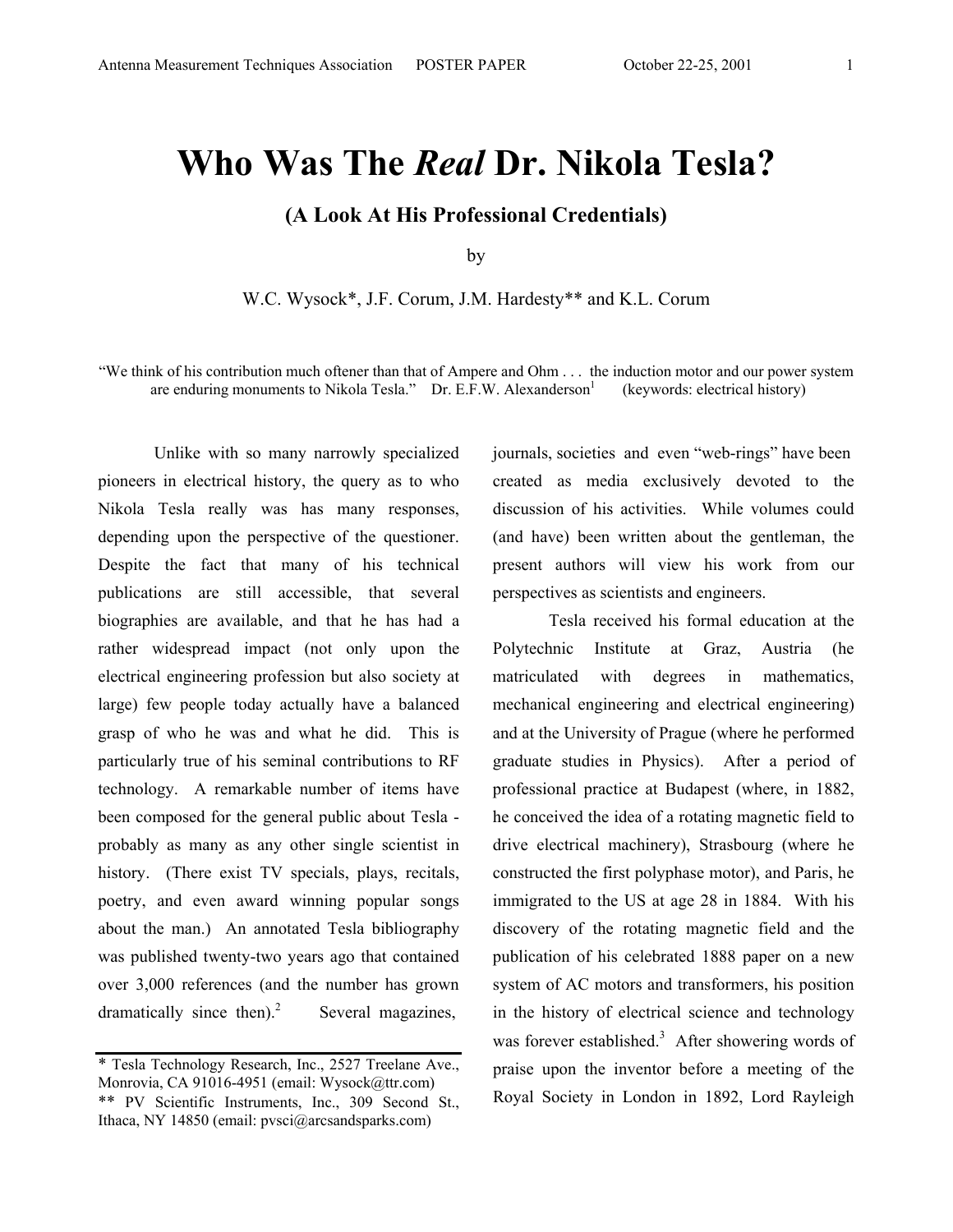declared that Tesla possessed a great gift for electrical discovery. By 1896, at the Franklin Institute in Philadelphia, Lord Kelvin would say, "*Tesla has contributed more to electrical science than any man up to his time*." His fundamental discoveries and creations span basic science, systems, technology and components. He was one of the earliest scientists to grasp the distinction between lumped and *distributed* resonance and, after conferring in 1892 with Heinrich Hertz at Bonn, he was the first to patent voltage magnification by standing waves on distributed resonators.<sup>4,5</sup> (The technique would subsequently be used by David Sloan,<sup>6</sup> E.O. Lawrence, and Louis Alvarez in the evolutionary development of modern particle accelerators.<sup>7</sup>)

 The MKS unit of magnetic induction was adopted in honor of Tesla in 1956. It is common knowledge among power engineers that he was the inventor of the rotating magnetic field, the induction motor, and the AC polyphase power distribution system\* currently used throughout the civilized world.† Haraden Pratt, IRE President, and later Chairman of the IRE History Committee, once wrote, "Our existing industrial era would cease to

 $\overline{\phantom{a}}$ 

function without Tesla's first and greatest contributions."<sup>8</sup>

However, most electrical engineers are unaware that, as late as 1943, on the basis of his "Apparatus" patents, he (*not* Marconi‡) was recognized by the US Supreme Court as having priority in the invention of "Radio". $9,10,11,12$  Even fewer computer scientists are aware that, when certain computer manufacturers attempted to patent digital logic gates after World War II, the US Patent Office asserted Tesla's (turn of the century) priority in the electrical implementation of logic gates for secure communications, control systems, and robotics. As a result, a monopoly on electronic logic was unable to be privately secured in the 1950's.

Writing in the massive 50<sup>th</sup> anniversary issue of the Proceedings of the IRE, R.M. Page identifies Dr. Tesla as the first who "... suggested the use of electromagnetic *waves* to determine the relative position, speed, and course of a moving object,"13 and it now seems to be broadly recognized that Tesla, in 1900, was the earliest to propose the modern concept of radar. $^{14}$  Certainly, Tesla's interview with H. Winfield  $Secor<sup>15</sup>$  appears in the radar lore.<sup>16,17</sup> He bears legal priority in radio remote control, experimental robotics, and frequency division multiplexed secure communication.18 The multistage, cascade voltage

l

Concerning the polyphase AC system, Bernard Behrend, Vice President of the AIEE, has said, "Not since the appearance of Faraday's Experimental Researches in Electricity has a great experimental truth been voiced so simply and so clearly . . . He [Tesla] left nothing to be done by those who followed him." (Minutes of the May 1917 AIEE meeting.)

<sup>†</sup> Dr. Charles F. Scott, past President of the AIEE (now the IEEE) and Chairman of the Electrical Engineering Department at Yale University, has said, "The evolution of electric power from the discovery of Faraday in 1831 to the initial great installation of the Tesla polyphase system in 1896 [at Niagara Falls] is undoubtedly the most tremendous event in *all* engineering history." [Electrical Engineering, August, 1943, pp. 351-355.]

<sup>‡</sup> Although it took the courts several decades to settle this, the facts were well understood by impartial technical men of the day. Robert H. Marriott, the first President of the IRE (1912), once said that Marconi had "... played the part of a demonstrator and sales engineer. A money getting company was formed, which in attempting to obtain a monopoly, set out to advertise to everybody that Marconi was the inventor and that *they* owned that patent on wireless which entitled them to a monopoly." [Radio Broadcast, Vol. 8, No. 2, December, 1925, pp. 159-162.]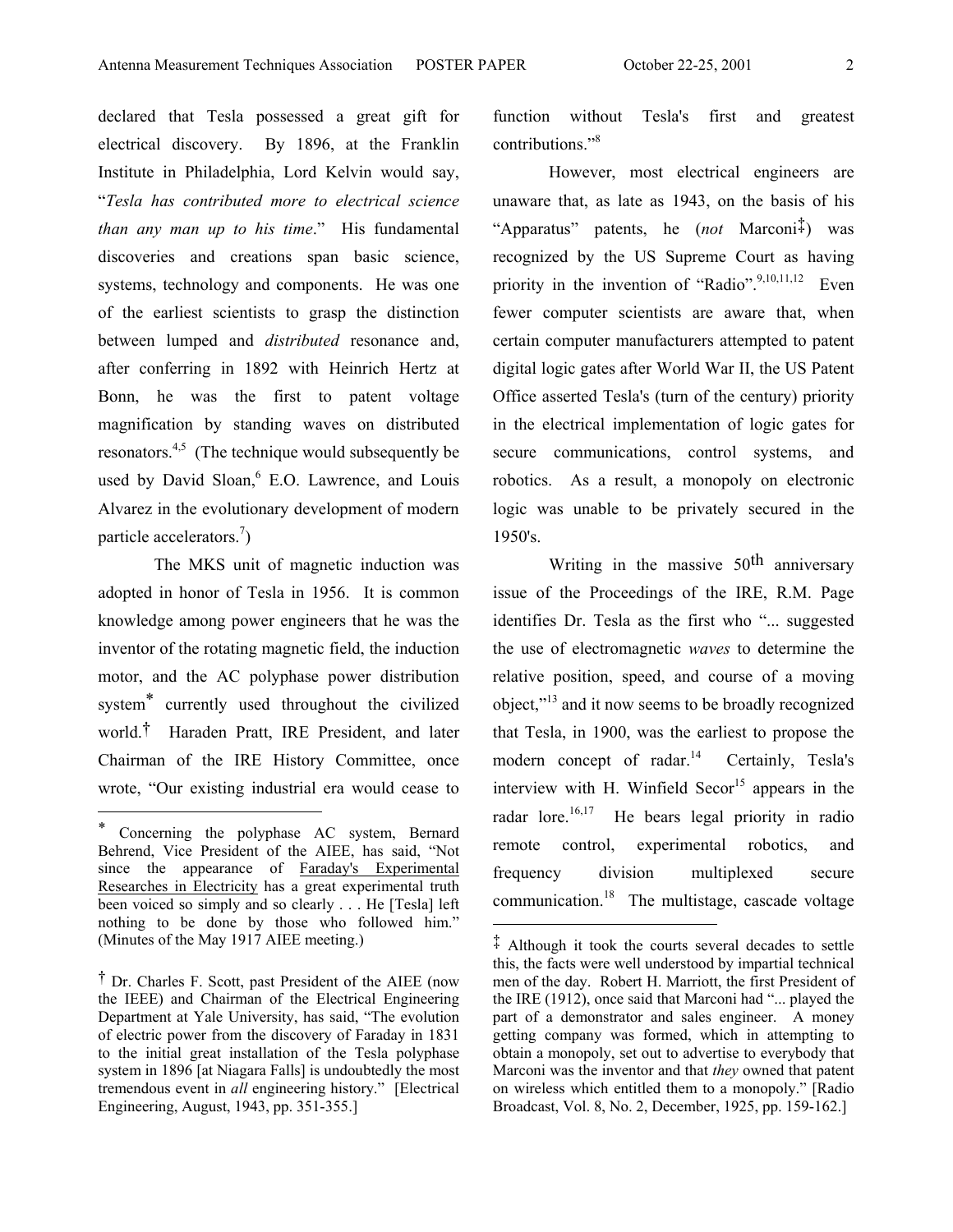multiplier technique ("charging condensers in parallel and discharging them in series"), later embellished by Greinacher (1920), and Cockcroft and Walton (1932), with a variant patented in Europe by Marx (1923), was patented in the US by Tesla in  $1897<sup>19</sup>$  During the 1984 IEEE centennial, the IEEE Professional Activities Committee identified Nikola Tesla among the "twelve apostles" of electrical engineering.<sup>20</sup> From the early AIEE Transactions we see that Tesla regularly attended AIEE meetings and frequently participated in lengthy discussions at the close of the paper presentations. He was selected to represent the AIEE at the Electrical Congress held in Frankfort in 1892, and it was at this time that he traveled to Bonn to confer with Heinrich Hertz about wireless research. Tesla served the electrical engineering profession in its highest offices. In the early 1890's, he was elected as vice-president of what is now the IEEE. (At the time of his election, Alexander Graham Bell presided over the AIEE. Both Bell and Tesla would later receive the AIEE's highest award of honor.) Tesla served two consecutive years as vice-president of the AIEE. The first book written about Tesla was a collection of his public lectures, and it was edited and published by the third President of the AIEE (Thomas Commerford Martin).<sup>21</sup> It should also be noted that Tesla was elected as a full Fellow of the AIEE (now the IEEE), as well as the American Association for the Advancement of Science, and a dozen other professional societies. He was honored by the Preussische Akademie der Wissenschaften in Berlin, and the President of the (British) IEE once said, "*Tesla was the greatest electrical inventor we have ever had on our role of membership*."22 He received over 13 honorary degrees (Doctorates and so forth)

from such diverse institutions as Columbia, Yale, and the Universities of Paris, Vienna, Prague, Sofia, and many, many more.

Recently, another fascinating fact about Nikola Tesla has come to light. After all these years, it is now documented that he was nominated for an *undivided* Nobel Prize in Physics in 1937.<sup>23</sup> (Tesla's nominator, Dr. Felix Ehernhaft, of Vienna, had been one of those that nominated Albert Einstein for the Nobel Prize in 1921.)

Tesla possessed a remarkable talent for charming and astonishing his admirers while at the same time enraging his critics. (The phenomenon continues to the present day.) It is unfortunate that, despite the fact that several popular biographies are currently available, there still exists no definitive formal authority (other than his own scattered publications) to consult on the technical issues of his intriguing and colorful scientific career. Tesla was esteemed by his peers as a first class man of science. Those misunderstanding his professional stature should carefully consider the respect and admiration conferred by the foremost living scientists of his own era (Kelvin, Helmholtz, Crookes, Dewer, Rutherford; Noble Prize winners: Rayleigh, Bragg, Bohr, Millikan, Einstein, Compton, Appleton; and many others including university presidents, members of the defense community, and even scientific advisors to the President of the United States). It is impossible to adequately address Dr. Tesla's professional credentials or accomplishments in this brief space. But, it can be said with certainty that no one since Dr. Franklin§ has so stirred the scientific and engineering world.

 § Benjamin Franklin and Nikola Tesla both share honors from Yale, the Royal Society (London), and the American Philosophical Society.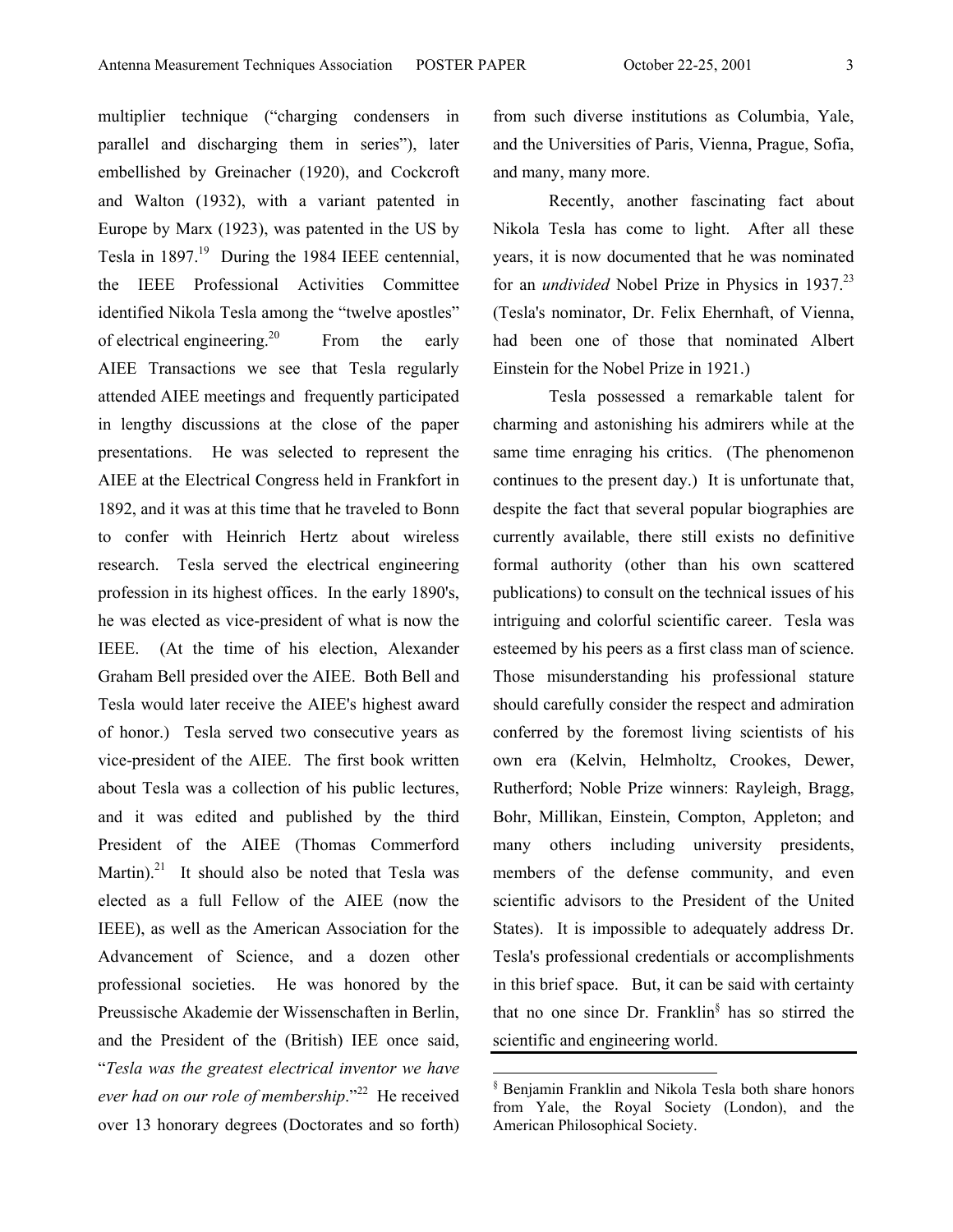## **NIKOLA TESLA** 1856 - 1943

- **EDUCATION:** Undergraduate Studies Austrian Polytechnic Institute at Graz: Separate Baccalaureate degrees in Physics, Mathematics, Mechanical Engineering and Electrical Engineering. Graduate Studies - University of Prague: Physics.
- **DOCTEUR HONORIS CAUSA:** University of Paris, Columbia University, Vienna Polytechnic Institute, University de Poitiers, University of Beograd, Graz Polytechnic Institute, University of Brno, Yale University, University of Zagreb, Polytechnic Institute of Bucharest, University of Grenoble, University of Sophia, University of Prague.
- **PROFESSIONAL SOCIETIES:** Vice-President of the AIEE (now IEEE) 1892-1894, Life Fellow IEEE (AIEE), Fellow American Association for the Advancement of Science, Fellow American Electro-Therapeutic Association, New York Academy of Sciences, American Philosophical Society, National Electric Light Association, Serbian Academy of Sciences, Societe International des Electriciens, Societe Francaise de Physique, Institution of Electrical Engineers (British).
- **AWARDS:** IEEE (AIEE) Edison Medal (1916), The Franklin Institute's Elliott Cresson Gold Medal (1893), The John Scott Medal (1934), Nominated for an undivided Nobel Prize in 1937.
- **250 PATENTS:** The invention of the Rotating Magnetic Field, The Induction Motor, The AC Polyphase Power Distribution System, the Fundamental System of Wireless Communication (Legal Priority for the invention of Radio), RF Oscillators, Voltage Magnification by Standing Waves, Robotics, Logic Gates for Secure RF Communications, X-Rays, Ionized Gases, High Field Emission, Charged Particle Beams, Voltage Multiplication Circuitry, High Voltage Discharges, Lightning Protection, the Bladeless Turbine, VTOL aircraft.
- **HONORS:** The name *"TESLA"* was adopted as the unit of Magnetic Induction (1956). The Tesla Award was created by the IEEE (1976).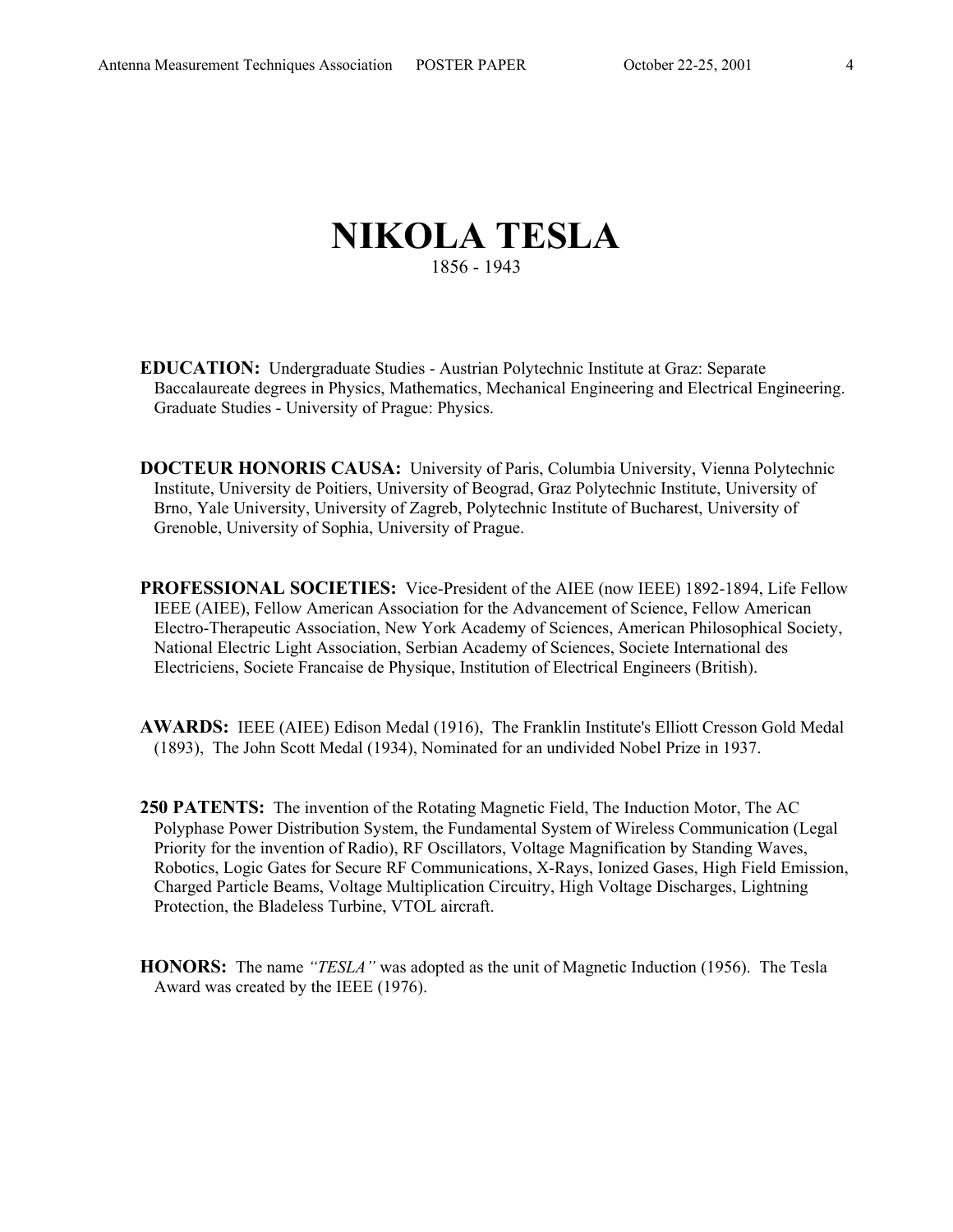## **TRIBUTES TO NIKOLA TESLA**

(1856-1943)

**Lord Kelvin**: "Tesla has contributed more to *electrical science* than any man up to his time." **Sir J.A. Fleming**: "Tesla captured the attention of the whole scientific world by his fascinating experiments." **W.H. Eccles** [Flip-Flop circuit]: "Tesla was the *greatest inventor in the realm of electrical engineering*."

**• Noble Prize Winners:** [Dr. Tesla was nominated for an undivided *Nobel Prize* (in Physics) in 1937.]

**Niels Bohr**: "With deepest admiration we think of how Tesla could accomplish such great achievements." **Ernest Rutherford**: "... all scientific men will be delighted to extend their warmest congratulations to Tesla and to express their appreciation of his great contributions to science."

**Albert Einstein**: "[Tesla is] an eminent pioneer in the realm of high frequency currents... I congratulate [him] on the great successes of [his] life's work."

**W.H. Bragg**: "[Dr. Tesla's] experiments were the most original and daring... I shall never forget." **Arthur Holly Compton**: "Tesla is entitled to the enduring gratitude of mankind."

**Robert A. Millikan**: "I am sending [Dr. Tesla]... my gratitude and my respect in overflowing measure."

**• IEEE Presidents:** [Dr. Tesla was a *Life Fellow* of the AIEE and the 1917 recipient its highest award.]

**Thomas Commerford Martin**: "Tesla's influence may truly be said to have marked *an epoch* in the progress of electrical science."

**J.S. Stone**: "He did more to excite interest and create an intelligent understanding [of RF]...than anyone." **L.W. Austin**: "I am glad to express... my feeling of the great debt that the *radio* art owes to [his] genius." **H.W. Buck**: "The work of Nikola Tesla... in *his great conception of the rotary field* seems to me one of the greatest feats of imagination which has *ever been attained by the human mind*."

**Ernst F.W. Alexanderson**: "In almost every step of progress in electrical *power engineering* as well as in *radio*, we can trace the spark of thought back to Nikola Tesla."

**Charles Proteus Steinmetz**: "I can find no mistakes in Tesla's thoughts."

**Lee de Forest**: "If I could be any other man I would be Nikola Tesla**.**"

**Michael Pupin:** "The credit of showing the practical importance of AC for motors belongs entirely to *Tesla*." **G. Dunn:** "[Dr. Tesla] solved the greatest problem in electrical engineering of his time."

**Haraden Pratt**: "Our existing *industrial era* would cease to function without *Tesla's great contributions."* **Arthur E. Kennelly:** "... what he showed was *a revelation* to science and art unto all time."

**Charles F. Scott**: "The evolution of electric power from the discovery of Faraday to the initial great installation of *the Tesla polyphase system* in 1896 is undoubtedly *the most tremendous event in all engineering history***.**"

**• IEEE Vice-Presidents:** [Tesla served *two years as an IEEE (AIEE) Vice-President*: 1892 to 1894.]

**Bernard A. Behrend**: "Were we to seize and to eliminate from our industrial world the results of Mr. Tesla's work, *the wheels of industry would cease to turn*, our electric cars and trains would stop, our towns would be dark, our mills would be dead and idle."

**Edwin Howard Armstrong**: "[He was] a prophet of the *wireless-controlled* engines of war."

**Jonathan Zenneck**: "[Dr. Tesla's] lectures opened a new physical world to me... [He was] one of the kindest men I've ever encountered. The hours which I was permitted to spend together with [him] will always be among *the fondest memories of my life***.**"

Other IEEE executive officers [R.H. Marriott (1st IRE President), Fritz Lowenstein (1st IRE Vice-President and Tesla aide), Vannevar Bush, Valdemar Poulsen, and John Hays Hammond, Jr.] were all no less lavish when extolling Dr. Tesla, as were also his personal friends **Sir William Crooks, Lord Rayleigh**, **Sir James Dewer, Hermann von Helmholtz,** and a galaxy of other celebrated scientists and prominent engineers.